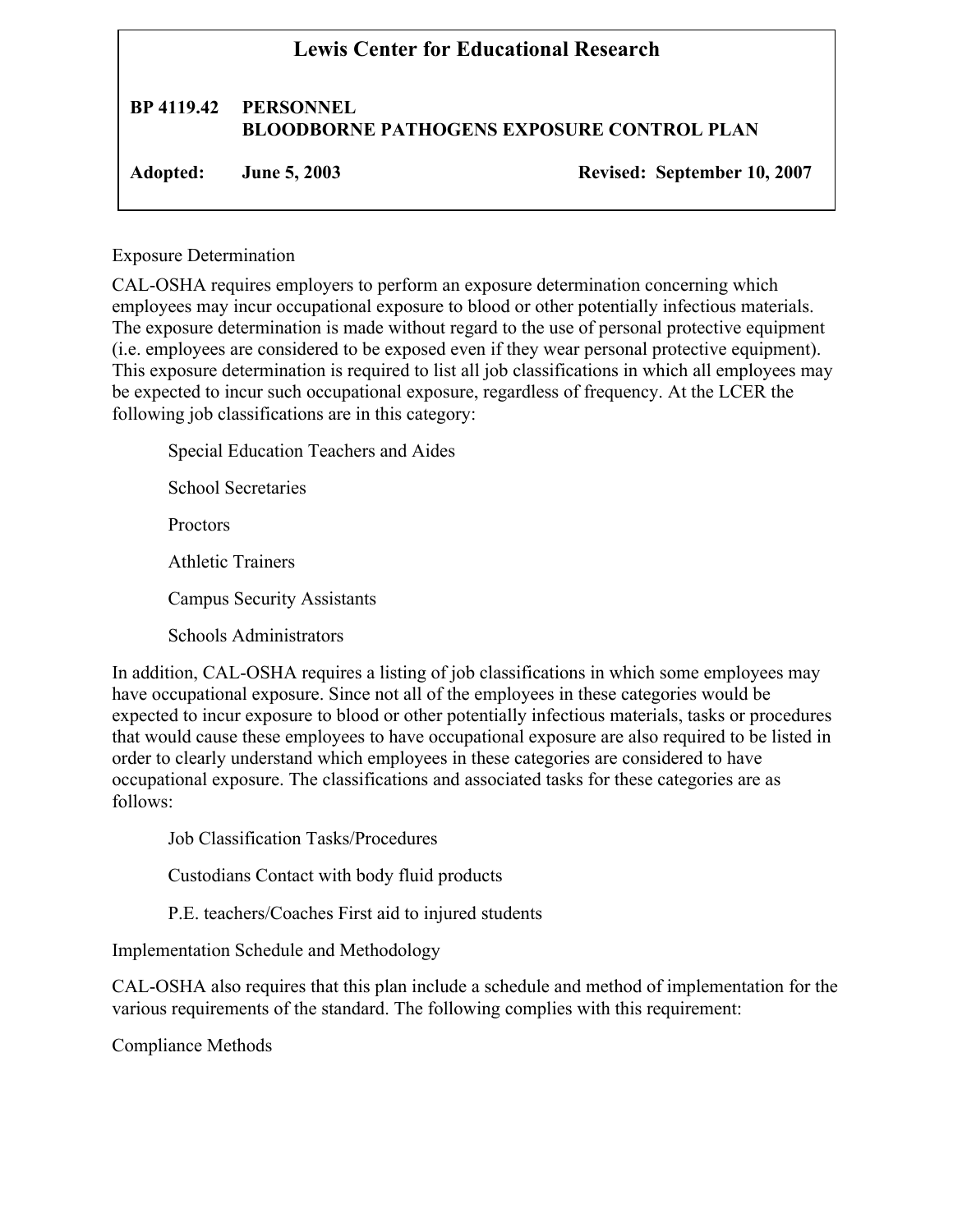Universal precautions will be observed at LCER facilities in order to prevent contact with blood or other potentially infectious materials. All blood or other potentially infectious material will be considered infectious regardless of the perceived status of the source individual.

Engineering and work practice controls will be utilized to eliminate or minimize exposure to employees at the LCER facilities. Where occupational exposure remains after institution of these controls, personal protective equipment shall also be utilized. The following engineering controls will be utilized:

Latex gloves

Decontamination Spray (Bleach)

Custodial Clean-up Equipment: Brooms, dustpans, appropriate waste disposal, disinfectants, running water, soap

Disinfectant Spray (available in classrooms)

Soap/running water

The above controls will be examined and maintained on a regular schedule. The schedule for reviewing the effectiveness of the controls is as follows:

Latex gloves to be maintained by school offices under supervision of the CEO or designee.

Other listed controls will be maintained by custodial staff on a weekly basis.

Hand washing facilities are also available to the employees who incur exposure to blood or other potentially infectious materials. CAL-OSHA requires that these facilities be readily accessible after incurring exposure. Within the LCER, hand washing facilities are located: lunchrooms (staff), restrooms, most classrooms, and offices. If not available, the LCER will supply disinfectant towelettes.

After removal of personal protective gloves, employees shall wash hands and any other potentially contaminated skin area immediately or as soon as feasible with soap and water.

If employees incur exposure to their skin or mucous membranes, then those areas shall be washed or flushed with water as appropriate as soon as feasible following contact.

## Personal Protective Equipment

All personal protective equipment used within the LCER will be provided without cost to employees. Personal protective equipment will be chosen based on the anticipated exposure to blood or other potentially infectious materials. The protective equipment will be considered appropriate if it does not permit blood or other potentially infectious materials to pass through or reach the employees' clothing, skin, eyes, mouth, or other mucous membranes under normal conditions of use and for the duration of time which the protective equipment will be used.

Protective clothing will be provided to employees in the following manner:

Personal Protective Equipment Task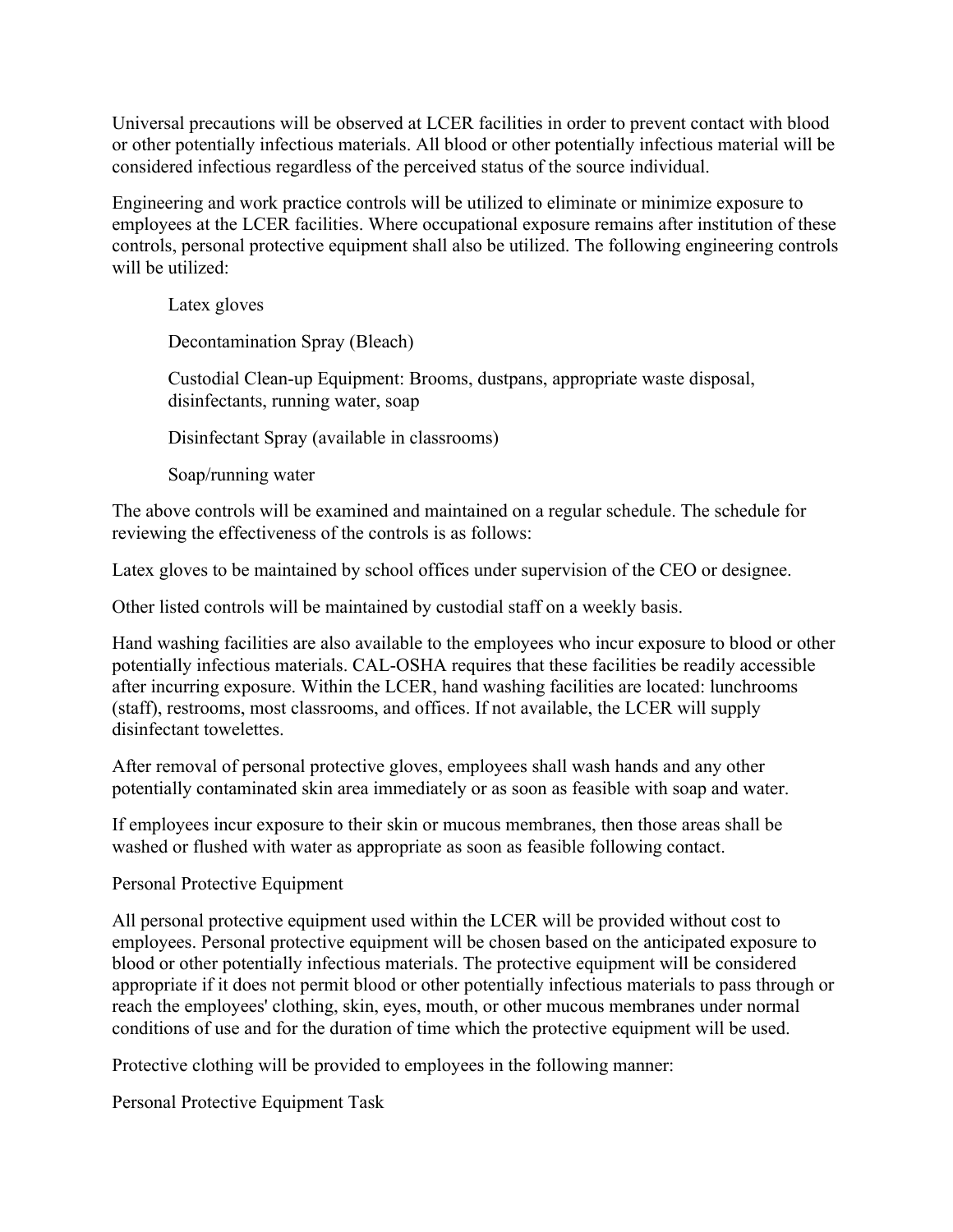Gloves - Disposable Available in offices, custodial rooms, on buses, in emergency first aid backpacks.

Utility Gloves Custodians

All personal equipment will be cleaned, laundered, and disposed of by the employer at no cost to employees. All repairs and replacements will be made by the employer at no cost to employees.

All garments which are penetrated by blood shall be removed immediately or as soon as feasible. All personal protective equipment will be removed prior to leaving the work area. The following protocol has been developed to facilitate leaving the equipment at the work area:

All personal protective equipment will be placed in a site-specific designated location.

Custodians will place personal protective equipment in the custodial closets.

Gloves shall be worn where it is reasonable anticipated that employees will have hand contact with blood, other potentially infectious materials, non-intact skin, and mucous membranes. Gloves will be available from the LCER

Gloves will be used for the following procedures: Cleaning bloody wounds, cleaning up body fluid spills and handling soiled clothing.

Disposable gloves used by the LCER employees are not to be washed or decontaminated for reuse and are to be replaced as soon as practical when they become contaminated or as soon as feasible if they are torn, punctured, or when their ability to function as a barrier is compromised. Utility gloves may be decontaminated for re-use provided that the integrity of the glove is not compromised. Utility gloves will be discarded if they are cracked, peeling, torn, punctured, or exhibit other signs of deterioration or when their ability to function as a barrier is compromised.

The CAL-OSHA standard also requires appropriate protective clothing to be used, such as lab coats, gowns, aprons, clinic jackets, or similar outer garments. The following situation requires that such protective clothing be utilized:

Disposable aprons: To be used in case of serious blood loss.

Any LCER facility will be cleaned and decontaminated according to the following schedule:

Upon notification of the principal, or the administrator in charge, the facility will be cleaned and decontaminated immediately in addition to regularly scheduled cleaning.

Decontamination will be accomplished by utilizing the following materials: 1:10 bleach solution and/or E.P.A. registered germicide.

All bins, pails, cans, and similar receptacles shall be inspected and decontaminated on a regularly scheduled basis (weekly by site custodian or LCER maintenance staff).

Regulated Waste Disposal

Hepatitis B Vaccine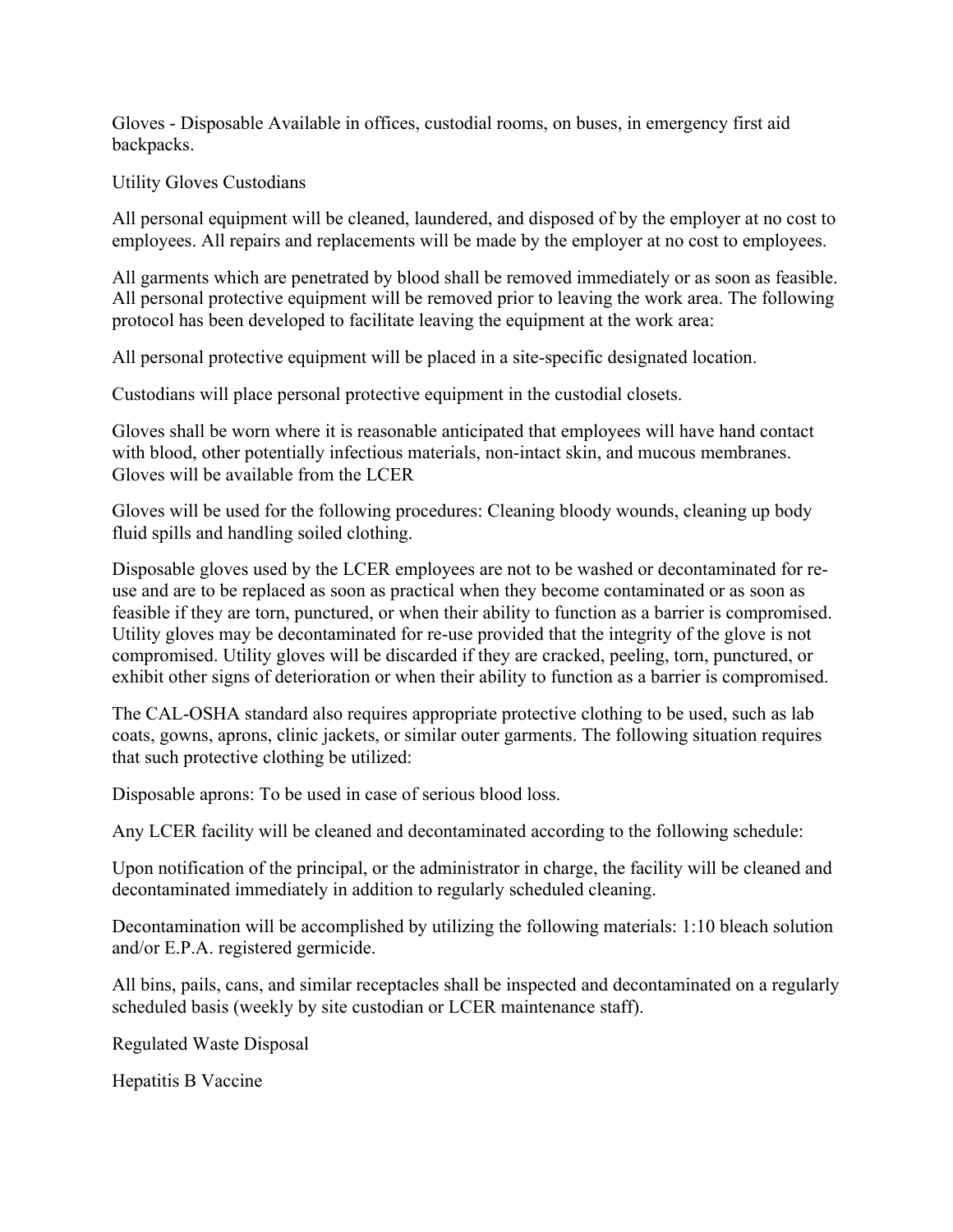All employees who have been identified as having exposure to blood or other potentially infectious materials will be offered the Hepatitis B vaccine, at no cost to the employee. The vaccine will be offered within ten working days of their initial assignment to work involving the potential for occupational exposure to blood or other potentially infectious materials unless the employee has previously had the vaccine or who wishes to submit to antibody testing which shows the employee to have sufficient immunity.

Employees who decline the Hepatitis B vaccine will sign a waiver which uses the specified CAL-OSHA wording.

Employees who initially decline the vaccine but who later wish to have it may then have the vaccine provided at no cost.

The Human Resources office will assure that the vaccine is offered to named employees. Vaccines be administered by qualified health care professional.

Post-Exposure Evaluation and Follow-Up

When the employee incurs an exposure incident, it should be reported to Human Resources.

All employees who incur an exposure incident will be offered post-exposure evaluation and follow-up in accordance with the OSHA standard.

This follow-up will include the following:

1. Documentation of the route of exposure and the circumstances related to the incident.

2. If possible, the identification of the source individual and, if possible, the status of the source individual. The blood of the source individual will be tested (after consent is obtained) for HIV/HBV infectivity.

3. Results of testing of the source individual will be made available to the exposed employee with the exposed employee informed about the applicable laws and regulations concerning disclosure of the identity and infectivity of the source individual.

Follow-up will be conducted by the County Health Department and will include staff and students. Parents/guardians will be notified in the event of blood-to-blood contact.

1. The employee will be offered the option of having their blood collected for testing of the employees HIV/HBV serological status. The blood sample will be preserved for up to 90 days to allow the employee to decide if the blood should be tested for HIV serological status. However, if the employee decides prior to that time that testing will or will not be conducted then the appropriate action can be taken and the blood sample discarded.

2. The employee will be offered post exposure prophylaxis in accordance with the current recommendations of the U.S. Public Health Service. These recommendations are currently as follows: Employee referred to the County Health Department.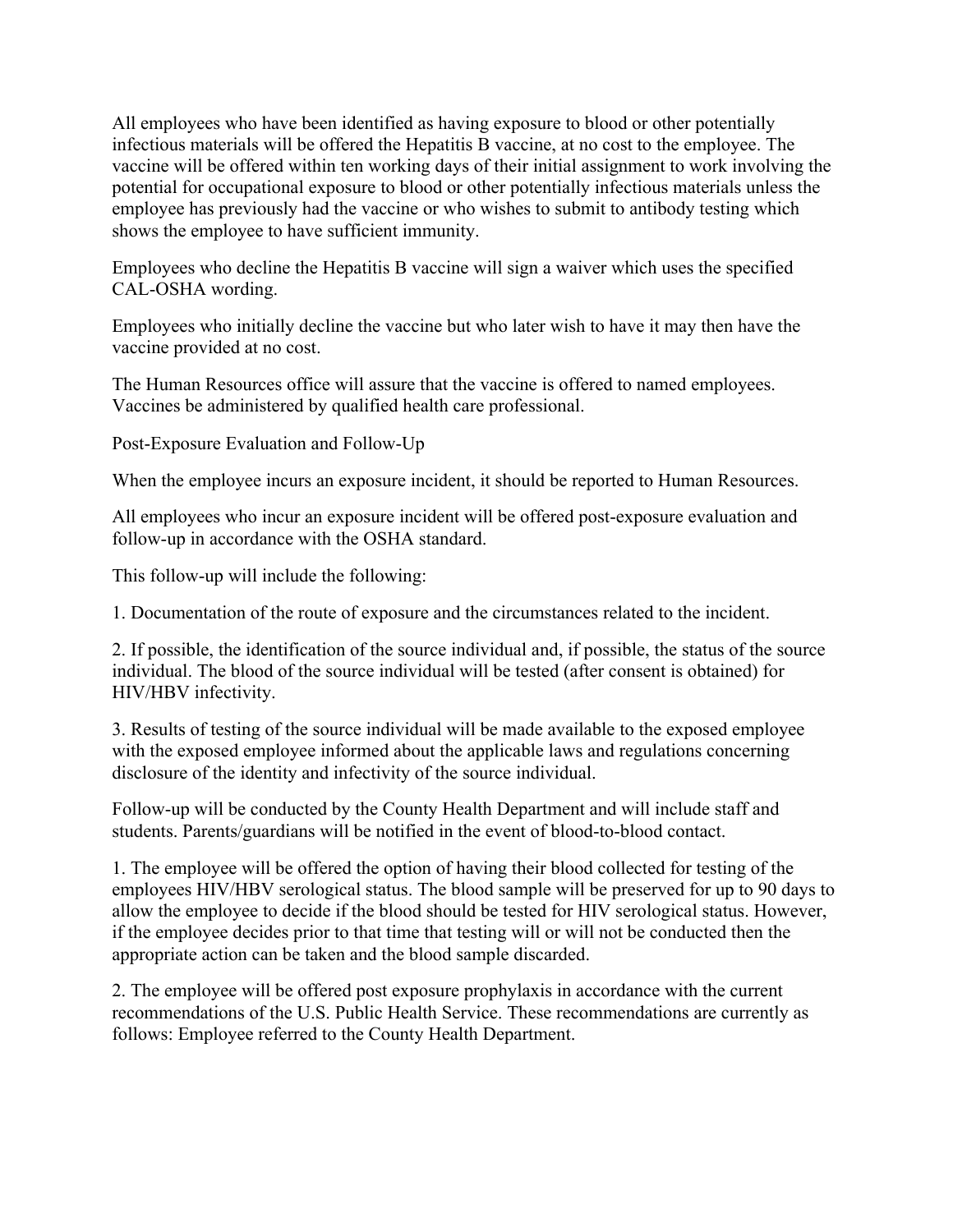3. The employee will be given appropriate counseling concerning precautions to take during the period after the exposure incident. The employee will also be given information on what potential illnesses to be alert for and to report and related experience to appropriate personnel.

4. Human Resources has been designed to assure that the policy outlined here is effectively carried out as well as to maintain records related to this policy.

Interaction with Health Care Professionals

A written opinion shall be obtained from the health care professional who evaluates employees of this facility. Written opinions will be obtained in the following instances:

1. When the employee is sent to obtain the Hepatitis B vaccine.

2. Whenever the employee is sent to a health care professional following an exposure incident.

Health care professionals shall be instructed to limit their opinions to:

1. Whether the Hepatitis B vaccine is indicated and if the employee has received the vaccine, or for evaluation following an incident.

2. That the employee has been informed of the results of the evaluation, and

3. That the employee has been told about any medical conditions resulting from exposure to blood or other potentially infectious materials. (Note that the written opinion to the employer is not to reference any personal medical information.)

Training

Training for all employees will be conducted prior to initial assignment to tasks where occupational exposure may occur. Training will be conducted in the following manner:

New employees will receive training and information in a pre-employment conference (which will cover items #1-#10). Yearly updates will be provided for permanent staff. Calendar will be developed to include all certificated and classified staff.

Training for employees will include the following and explanation of:

1. The CAL-OSHA standard for Bloodborne Pathogens.

2. Epidemiology and symptomatology of bloodborne diseases.

3. Modes of transmission of bloodborne pathogens.

4. This Exposure Control Plan, (i.e. points of the plan, lines of responsibility, how the plan will be implemented, etc.).

5. Procedures which might cause exposure to blood or other potentially infectious materials at this facility.

6. Control methods which will be used at the facility to control exposure to blood or to other potentially infectious materials.